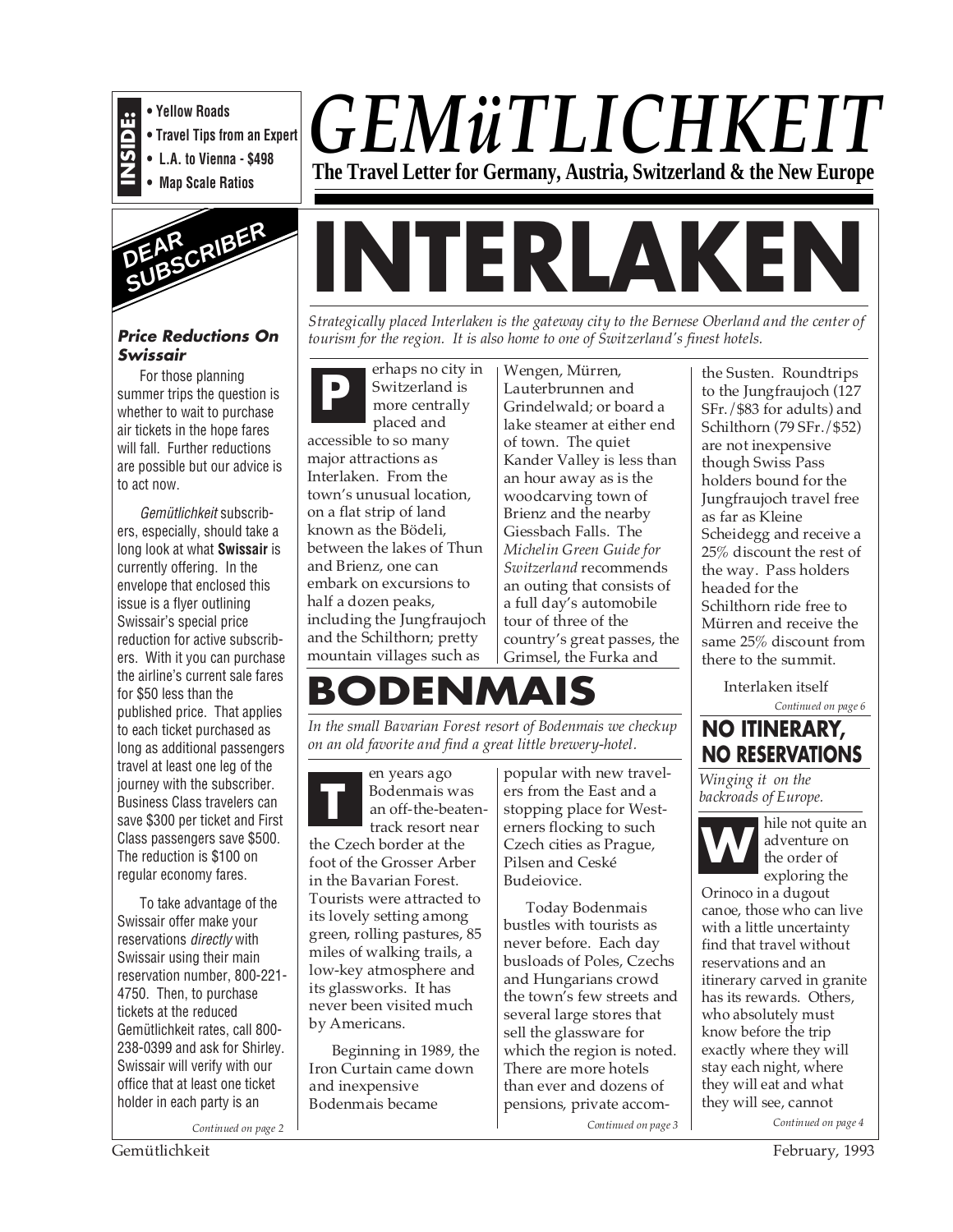#### *DEAR SUBSCRIBER Continued from page 1*

#### active subscriber.

Here were Swissair's current sale fares at press time. They are good through March 5 but it is quite possible the purchase date will be extended:

|                             |    | Shoulder    | Peak        |           |
|-----------------------------|----|-------------|-------------|-----------|
|                             | MW | WК          | <b>MW</b>   | <b>WK</b> |
| East Coast                  |    | \$618 \$668 | \$718 \$768 |           |
| South                       |    | \$668 \$718 | \$768 \$818 |           |
| Midwest                     |    | \$718 \$768 | \$818 \$868 |           |
| West Coast                  |    | \$818 \$868 | \$918 \$968 |           |
| $MW = midweek$ WK = weekend |    |             |             |           |

Gemütlichkeit subscribers can subtract \$50 from the above numbers. These fares are good from most major cities in the U.S. and to several major destinations in Europe. Shoulder season is April 1 to May 31 and September 1 to October 31. Peak season is June 1 to August 31. In 1993 it might not get any better than this.

#### **RT L.A. - Vienna for \$498**

**Lufthansa** and Austria's **Lauda-air** have combined on a marvelous offer from Los Angeles to Vienna. Passengers fly Lufthansa non-stop to Munich and then change to Lauda-air for the Vienna leg. This introductory roundtrip fare is \$498. The offer is good from March 28 to May 31. Phone Lufthansa at 800-645-3880.

#### **Expert Travel Planning**

**Karen Pasold** is a long-time subscriber and travel consultant. Through letters and phone conversations over the years we have come to realize the depth of her knowledge and experience. Ms. Pasold is not a travel agent; she custom designs independent travel itineraries in Europe for individuals and small groups. She has personally visited each of the mostly small hotels she sends clients to, and at many of them she has a personal relationship with management. Years of research trips, and an energetic, fearless curiosity about hotels, restaurants and shopping bargains have created one of the most knowledgeable travel advisers I know.

In addition to the consultation, which typically includes reservations and an itinerary as complete as each client wishes, she provides customers with a most informative 20 page printout of travel advice tailored to each specific trip. From her notes for a tour of France, Switzerland and Italy, for example, I found these tips to her client:

• Be sure all drivers take their state drivers license. Forget about getting an International Drivers License.

• Drink enormous amounts of water on the flight over. It will help offset the severe dehydration encountered on long flights — a major cause of fatigue and prolonged jet-lag.

• No doubt you will feel jet-lagged on arrival but it is very important that you fight off your sleepiness. If you must take a nap when you arrive at your relative's flat, limit it to 60 to 90 minutes. Sleeping

too long will only prolong the difficulty of adapting to the 8-hour time difference.

• Always ask to see your hotel room before accepting it. Every hotel and gasthaus seems to have a least one room which is much less desirable than the others — too hot, too cold, too noisy, lack of view or whatever. Advise the desk clerk that you wish to see the room before you check in. If it is not to your liking, ask to see others in the same price range.

• At hotels, tip the baggage porter unless he is the owner or proprietor the equivalent of about \$1 to \$1.50 per bag. In Italy, tip the bellhops about 1,500 lire per bag.

• Unlike American hotels, European hotels strongly frown on guests keeping their room keys during the day. It's a way for the hotel staff to know who is in and who is out. It's o.k. to keep your key as long as you are in the hotel, and you will need to show it to your waiter at breakfast, but do not leave the hotel unless you deposit it at the desk, even if you plan to be gone for only a few minutes.

• To order one of anything in the German-speaking countries, hold up your thumb and say, for example, "ein bier bitte." When ordering two, hold up your thumb and index finger.

The prices for Ms. Pasold's trip consultations begin at about \$250.

Contact her at Classic Europe, 1 Glenmoor TX 75034, phone 214/625- 6050, fax 214/370-2700.

M

| VOL. 7, No. 2 $GEM\ddot{u}TLICHKEIT$<br>February, 1993<br>The Travel Letter for Germany, Austria, Switzerland & the New Europe                  | Н<br>III  | <b>Rating Key - Hotel</b><br>Basic accommodations or a hotel that underachieves. Suitable only<br>for stays of one or two nights.<br>Good hotel, typical of its class. Suitable for a longer stay.<br>A cut above other hotels in its price category. |
|-------------------------------------------------------------------------------------------------------------------------------------------------|-----------|-------------------------------------------------------------------------------------------------------------------------------------------------------------------------------------------------------------------------------------------------------|
| Editor & Publisher:  Robert H. Bestor, Jr.                                                                                                      | $\bf{IV}$ | Excellent accommodations.                                                                                                                                                                                                                             |
| Associate Editors:  E. Schiller, L. Troop                                                                                                       |           | A great hotel, world-class, could be a memorable experience.                                                                                                                                                                                          |
| Contributing Editors:  C. Fischer, R. Holliday                                                                                                  |           | <b>Restaurants</b>                                                                                                                                                                                                                                    |
| Design & Composition:  Paul T. Merschdorf                                                                                                       | A.        | Acceptable meals, but <i>only</i> if the price is right.                                                                                                                                                                                              |
| Consulting Editor:  Thomas P. Bestor                                                                                                            | ※※        | Good food but not good value, overpriced.                                                                                                                                                                                                             |
| Subscription Dept:  N. Badely, K. Steffans                                                                                                      | ☆         | Serves good, plain food, typical of the region.<br>A cut above other restaurants in its price category.                                                                                                                                               |
| <b>Gemütlichkeit</b> (ISSN 10431756) is published monthly by UpCountry Pub-                                                                     | 자자        | Outstanding food and service.                                                                                                                                                                                                                         |
| lishing, 2892 Chronicle Avenue, Hayward, CA 94542. TOLL FREE: 1-800/<br>521-6722 or 510/538-0628. FAX: 510/582-8296. Subscriptions are \$67 per |           | $\forall x \forall x$ A great restaurant in every respect                                                                                                                                                                                             |
| year for 12 issues. While every effort is made to provide correct information                                                                   |           | <b>Special Designations</b>                                                                                                                                                                                                                           |
| in this publication, the publishers can make no guarantees regarding                                                                            | G         | By virtue of location, decor, special charm, warmth of management,                                                                                                                                                                                    |
| accuracy. Second-class postage paid in Hayward, CA.                                                                                             |           | or combination thereof, an especially pleasant establishment.                                                                                                                                                                                         |
| <b>POSTMASTER: SEND ADDRESS CHANGES TO:</b>                                                                                                     | s         | Offers significant value.                                                                                                                                                                                                                             |
| Gemütlichkeit, 2892 Chronicle Ave., Hayward, CA 94542                                                                                           | ⊘         | Stay away.                                                                                                                                                                                                                                            |
| Gemütlichkeit                                                                                                                                   |           | February, 1993                                                                                                                                                                                                                                        |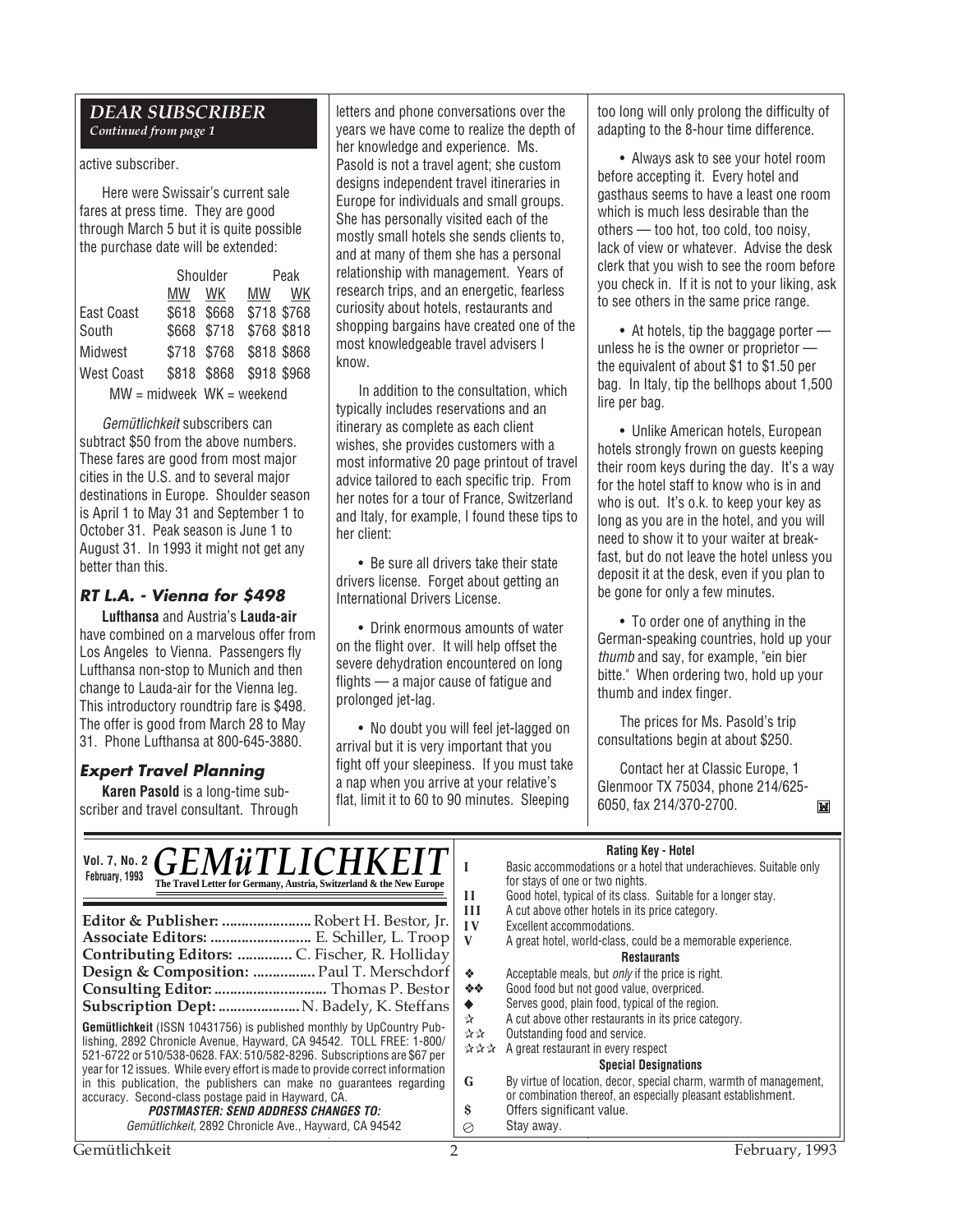#### *BODENMAIS Continued from page 1*

modations and vacation apartments. In front of the tourist office you can punch your accommodations requirements into a computer and get a free printout of hotels or private lodgings that fit your needs.

When it comes to tourist crowds, Bodenmais seems deserted compared to Rothenburg or Salzburg. Most of the tour buses are just passing through and at night things are considerably quieter. On the other hand, it sure isn't like it used to be.

#### **Bodenmais Hotels Wald und Sporthotel Riederin**

The buildings of the Wald und Sporthotel Riederin sprawl over several acres of pasture on a hillside across the valley from Bodenmais. Adjacent to the hotel is its indoor tennis court and some 50 yards or so below it, in a separate building, is a splendid new indoor-outdoor swimming pool and spa reached via a carpeted and brightly lit underground tunnel whose walls are lined with posters and merchandise display cases.

Except for the spa, the 57-room Riederin is much more rough and rustic than elegant. The newness we remember from our first visit some 12 years ago has, of course, worn off. Wooden ceilings and walls have aged to a darker hue and fabrics that cover some of the furnishings are not so sprightly anymore. In the not too distant future the hotel will need a refurbishment.

Most guest rooms are spacious and have the necessary amenities, including separate sitting areas and balconies. Our room, Number 41, had the above features plus a poorly lit bathroom, fair reading lights over the bed, TV with limited cable and a balcony with a table and two lounge chairs.

While we find no fault with the hotel's ample buffet breakfast, the Riederin's restaurant is only average. However, a satisfying meal of pork or veal steak with salad is about 40 DM (\$24) for two persons including beverages. The dining and breakfast rooms, as well as a large adjacent sitting room with fireplace, have large windows and good views across the valley to the village.

With the spa, tennis, proximity

#### **Bodenmais**

Population 3,400 Altitude 689 meters/2,246 feet

| Distances from: |                                     |
|-----------------|-------------------------------------|
| Frankfurt       | $411 \text{ km}$ - 255 miles        |
| Munich          | 178 km - 110 miles                  |
| Passau          | $73 \text{ km}$ $-45 \text{ miles}$ |
| Prague          | 200 km - 124 miles                  |

Bodenmais Tourist Office Bahnhofstrasse 56 D-8373 Bodenmais Phone: 09924/77835 Fax: 09924/77850

to miles of hiking trails and the fact that it is at the bottom of a little ski slope, there is much to do in all seasons at the Riederin.

Service was very friendly and the hotel is absolutely quiet. Not much English is spoken, however.

Wald und Sporthotel Riederin, Riederin 1, D-8373 Bodenmais, telephone 09924/7760, fax 09924/ 7337. Singles 65 DM to 100 DM (\$39-\$61), doubles 130 DM to 220 DM (\$79-\$133). No cards.

**Hotel Riederin: II**

#### **Kur-und Sport Hotel Adam**

In the center of Bodenmais, the Hotel Adam, on busy Bahnhofstrasse across from the tourist office, has grown from a small cafe to a 32-room hotel with its own brewery. It offers the same wood-dominated rusticity as the Riederin but is newer. The comfortable guest rooms are all alike

and contain a sofa, two soft chairs, television, phone, minibar and twin washbasins in the bathroom. Most have a balcony. Room Number 128 is on the quiet side of the hotel.

The Adam's small, but very upto-date brewery, which guests can arrange to tour, sparkles with gleaming tile, stainless steel and highly burnished copper.

Braumeister Thomas Klaus is right out of central casting. A huge man with a massive stomach and ruddy, round face, he makes outstanding Export and Pilsner beer twice a week. The latter, according to Herr Klaus, has less hops and is good for *schlaufend* (sleeping). Export, he says, has more malt and makes for big bellies. Be sure to stop for a beer at the Adam, even if you don't stay there.

If you plan to be in Bodenmais for just a day or two, the Adam is our choice. The Riederin is better suited to longer visits.

Kur-und Sport Hotel Adam, Bahnhofstrasse 51, D-8373 Bodenmais, phone 09924/7011, fax 09924/7219. Singles 73 DM (\$44), doubles 136 DM (\$82). No cards. **Hotel Adam: II \$**

#### **Hotel Andrea**

Though this trip we did not visit a favorite Bodenmais hotel, the 26-room Andrea, we have heard of additions and renovations and know that it is still owned and operated by the hospitable Eichner family.

In previous visits we found a homey, quiet atmosphere and unusually cordial service.

Hotel Andrea, Hölzweg 10, D-8373 Bodenmais, telephone 09924/ 386, Singles 78 DM to 89 DM (\$47- \$54), doubles 138 DM to 156 DM (\$84-\$95). No cards.

**Hotel Andrea: III G** (previous rating) M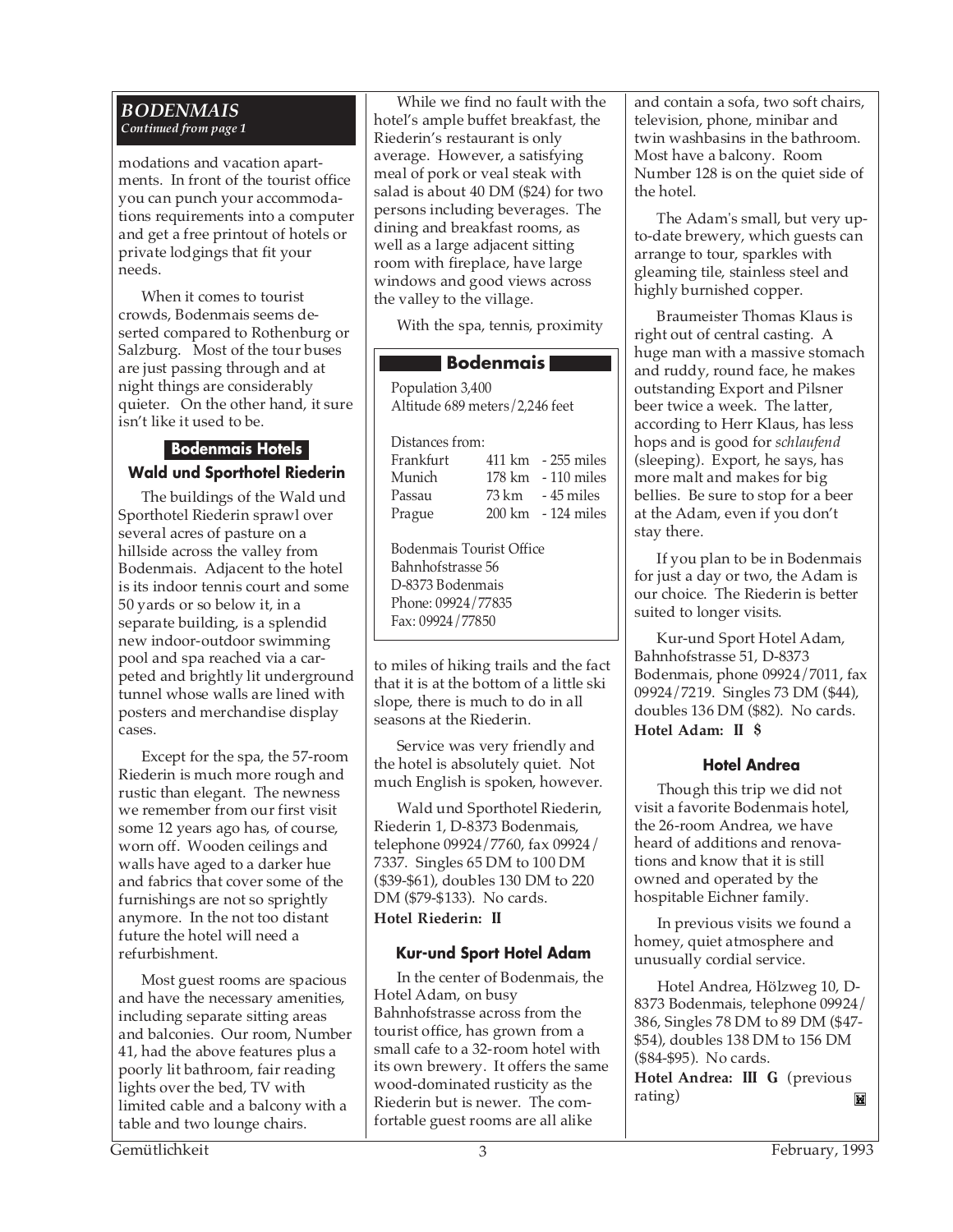#### *NO RESERVATIONS Continued from page 1*

abide such open-ended madness.

Though we make no judgements about either style of travel, *Gemütlichkeit* favors the former. More than once we have landed in Europe and not decided until we were actually in the rental car whether to first head north, south, east or west. (These trips were always born of spur of the moment urges to escape for a few days to a less structured environment. Throwing a few maps and guidebooks in the suitcase was the extent of trip preparation; which is too bad, because planning the trip is one of the most enjoyable aspects of travel. So let's revise that headline to "No Reservations, *Loose* Itinerary.")

There are several advantages to "winging it," mostly related to flexibility. You can easily extend your stay in a hotel or town that turns out to be more attractive than anticipated. On the other hand, if a place doesn't meet expectations you can vacate it in a hurry. You also can easily and quickly move up or down the luxury ladder. For example, if you've spent several days in simple *Zimmer Frei* lodgings and suddenly get the urge for a night or two of the hedonistic pleasures of one Europe's finest hotels, you aren't encumbered by reservations or previous plans. Of course, the reverse is also true. If you're spending too much money in a chic resort or a major city, it's no problem to head for the simpler, cheaper countryside.

Germany, Switzerland and Austria are compact enough that most spontaneous travel urges can be satisfied in just a few hours. One afternoon a few years ago we were puttering along a back road north of Nürnberg when we began to reminisce about a particularly good time we'd had on a previous trip at the **Gasthof Fraundorfer** in Garmisch-Partenkirchen — lots of good food, beer, music and *gemütlichkeit*. Why not go back? Why not tonight? We called the Fraundorfer to reserve a table,

hopped on the autobahn and were there in just a few hours.

The best part of this kind of travel is the sense of freedom to do exactly as you choose; to be able to give in to the impulse to turn down an inviting country road or to wake up in the morning and know that you may sleep that night in a town you've never heard of before. Another time we decided after lunch to drive Austria's Grossglockner Road which twists its way to a height of 12,457 feet. Following another sudden urge we elected to stay in a hotel at the summit thus turning a summer drive into a winter experience.

Two factors which make this mode of travel so effortless in Germany, Austria and Switzerland are the plethora of hotels in nearly all price categories and the extensive network of excellent, scenic backroads.

Naturally, there are variations on this theme. One doesn't need to be completely unstructured. If you dread looking for a place to stay at four or five in the afternoon you can choose a new destination and hotel a day ahead of time. The hotel where you are currently a guest will gladly phone ahead for a reservation, or you can do it yourself. Even in the summer you'll get your first choice of hotel most of the time. And who knows, you're second or third choice might turn out to be something special. It's been known to happen.

No matter how loose your itinerary, some preparation and certain materials in the way of maps and guidebooks are required.

#### **Hotel Guides**

In Germany, the *Michelin Red Guide* is essential. If the Michelin folk were a little more contemporary in the way they market their products this book would be called "10,000 Good Places to Eat and Sleep in Germany." That's right, about 10,000; all listed and rated, with prices, phone and fax numbers plus extensive information communicated through symbols on the facilities and features of each establishment. The

meaning of the symbols is provided in several languages. This book has so many terrific features we can't list them all but here are a few:

• **Maps of the larger towns (nearly 150).** On them are spotted the hotels and restaurants listed in the guide, and in a major city like Munich that can be 200 or more. (By comparison, *Frommer's Germany* contains less than 100 hotel and restaurant listings for Munich. And, of course, Michelin rates establishments in literally hundreds of small towns and villages that simply aren't even mentioned by Frommer or Fodor or any of the rest of the wellknown, all-purpose guidebooks.) You can imagine how handy it is to have a map of a city you're driving into for the first time, with the location of your hotel marked on it.

• **Distance tables in kilometers for the major cities in both Germany and Europe**. In addition to the tables, the listing for each town, even the smallest, shows the distance to three or four important cities in the region. Under Heidelberg, for example, is the distance to Stuttgart (122 km), Darmstadt (59 km), Karlsruhe (59 km) and Mannheim (20 km). This can be very useful in locating small towns on maps and for determining driving times. For example, to determine the distance from Frankfurt to Garmisch-Partenkirchen (about 489 km), start with the table in the back of the book which shows 397 km from Frankfurt to Munich. Under Garmisch-Partenkirchen in the main body of the book ones sees the distance from G-P to Munich is 89 km. A look at a map shows one can choose to drive the autobahn virtually all the way. At a moderate speed of, say, 130 km/hour, allowing for traffic in the Munich area, one could safely predict a driving time of around four hours for the 489 km. Of course, if you follow the drift of this story, a sensible driving time is more like four days than four hours.

• **Locator maps for special hotels and restaurants**. In the front of the book are several pages of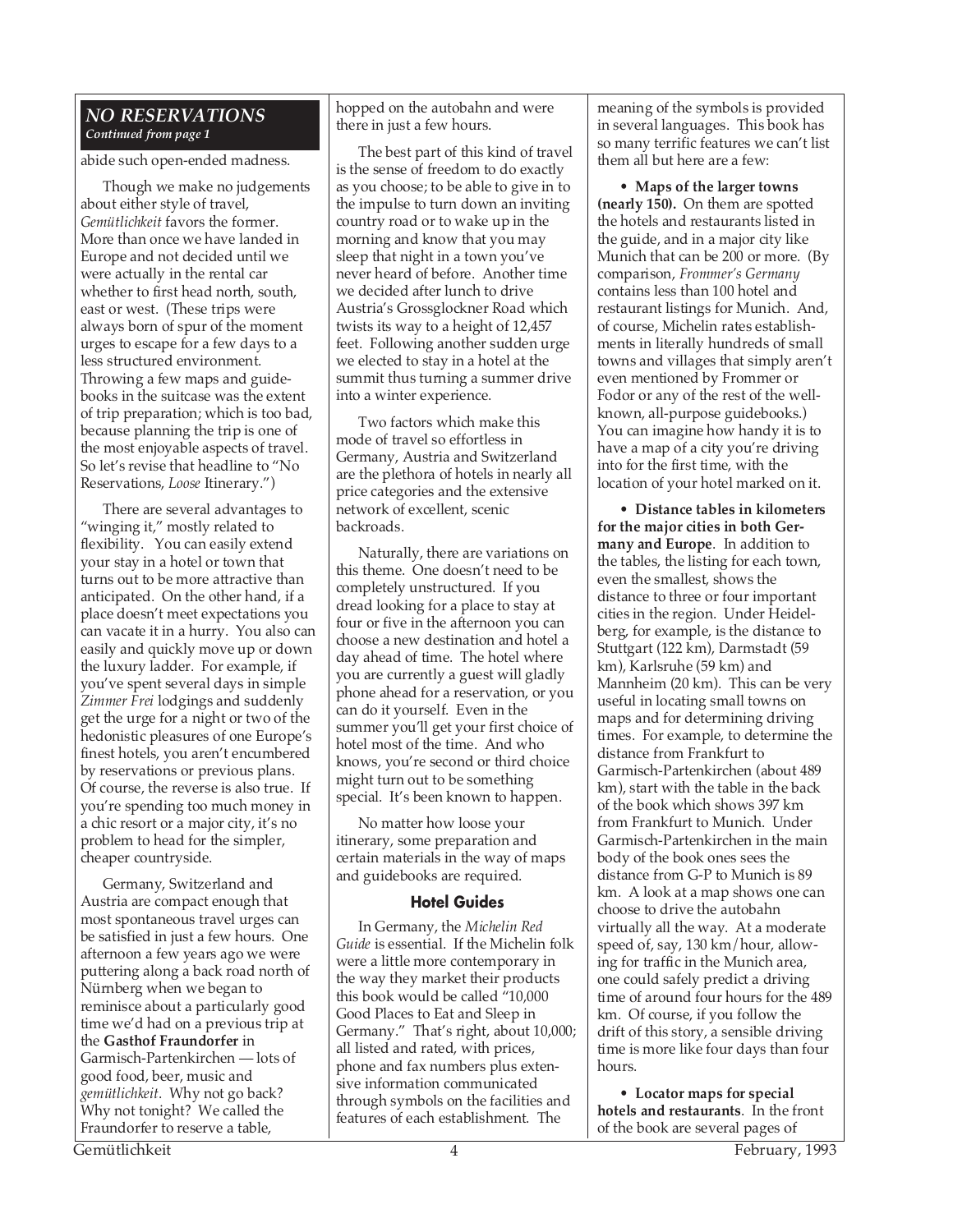maps which display the names of towns where Michelin finds notable hotels and restaurants. A person on the road using the guide can thus quickly determine which of these special places are within easy driving distance of his or her location. It is then a simple matter to lookup the hotel or restaurant's phone number under the town listing and call for a reservation.

• **Restaurant finder**.

In France, winning a third Michelin star (three stars is the highest), is a restaurant's greatest honor and a virtual guarantee of success. On the other hand, to lose a rosette is to be disgraced. While Michelin is famous for rating expensive restaurants, of even greater value to the ordinary traveler is its marking of simpler restaurants which serve good food. In the listings, restaurants with the word "Menu" in red type indicate "moderately priced menus that offer good value for money and serve carefully prepared meals, often of regional cooking." Other restaurants, which "serve simple meals for less than 25 DM" (\$15) are marked with a black bullet.

#### • **City information**.

In Germany, Michelin lists about 2500 cities, towns and villages and supplies a wealth of information for each: postal code, telephone area code, altitude, population, number of chair and ski lifts, location of the tourist office, availability of recreational activities such as golf courses and a listing of the major sites are just some of the notations for each town.

Unfortunately, Michelin only publishes guides for France, Italy, Spain/Portugal, Great Britain and the Benelux countries as well as a

guide for the major cities of Europe; so we must make do with other resources in Austria and Switzerland.

The tourist offices of both countries (Germany, too, for that matter) are be happy to provide travelers with free hotel guides. These guides contain extensive lists

#### **Typical Map Scale Ratios**

*A map's scale is the ratio of distance on the map to actual distance.*

**Kompass Walking Map - Berlin Forest** Scale: 1:15,000 1 centimeter = .3 kilometers or 1 inch = .46 miles **ADAC City Map of Munich** Scale: 1:20,000 1 centimeter = .4 kilometers or 1 inch = .6 miles **ADAC Karte for Germany** Scale: 1:150,000 1 centimeter equals 1.5 kilometers or 1 inch = 2.3 miles **Mairs Die General Karte Maps for Ger., Aus. & Switz.** Scale: 1:200,000 1 centimeter = 2 kilometers or 1 inch = 3.1 miles **Michelin Map of Switzerland (#427)** Scale: 1:400,000 1 centimeter = 4 kilometers or 1 inch = 6.2 miles **Michelin Map of Germany (#984)** Scale: 1:750,000 1 centimeter = 7.5 kilometers or 1 inch = 11.7 miles **German Tourist Office Map of Germany** Scale: 1:900,000 1 centimeter = 9 kilometers or 1 inch = 14.2 miles **Exxon Map of Oregon & Washington** Scale: 1:1,310,000 1 centimeter = 13 kilometers or 1 inch = 21 miles **Michelin Map of Europe (#970)**

Scale: 1:3,000,000 1 centimeter = 30 kilometers or 1 inch = 46 miles

> of hotels which belong to that country's hotel association. The establishments are arranged in order of classification; five stars being the highest and one star the lowest, although Switzerland has a special *Landgasthaus* classification for small, simple, country hotels with a restaurant. These hotel association/ tourist office guides make no qualitative judgements as does Michelin. The star classifications refer only to the level of services provided. However, using symbols in a style similar to Michelin, much

information is provided about each hotel.

If you arrive in town without a reservation the local tourist office is usually ready to help arrange accommodations that fit your budget or, of course, you can always find a *zimmer frei* sign on a likely looking house and simply knock on the door.

#### **The Right Maps**

As we have said many times before, if you intend to travel the backroads of Germany, Austria and Switzerland, you must have suitable maps for the job at hand. These countries are a maze of country lanes and to rely on a map that doesn't show every one of them is a mistake. For off-the-autobahn driving we recommend maps of the scale of 1:200,000 (1 centimeter equals 2 kilometers or one and a quarter miles).

Mairs publishes such maps for Germany, Austria & Switzerland and Michelin has them for France. The *ADAC Karten* for Germany are scaled are at 1:150,000. Obviously at this scale it takes several maps to cover an entire country and you may spend more for maps than you planned. Maps less detailed than the foregoing are suitable for planning

purposes only, though the 1:400,000 will do in a pinch.

The maps published by Mairs, for example, can be particularly helpful to the wandering traveler with no set itinerary. They display all roads, from autobahns to footpaths. We find the most interesting to be those marked in yellow. According to the legend they are "main roads." Red or "federal roads" are more direct and carry much more traffic, particularly trucks. Autobahns are marked in orange. What the legend refers to as *Continued on page 6*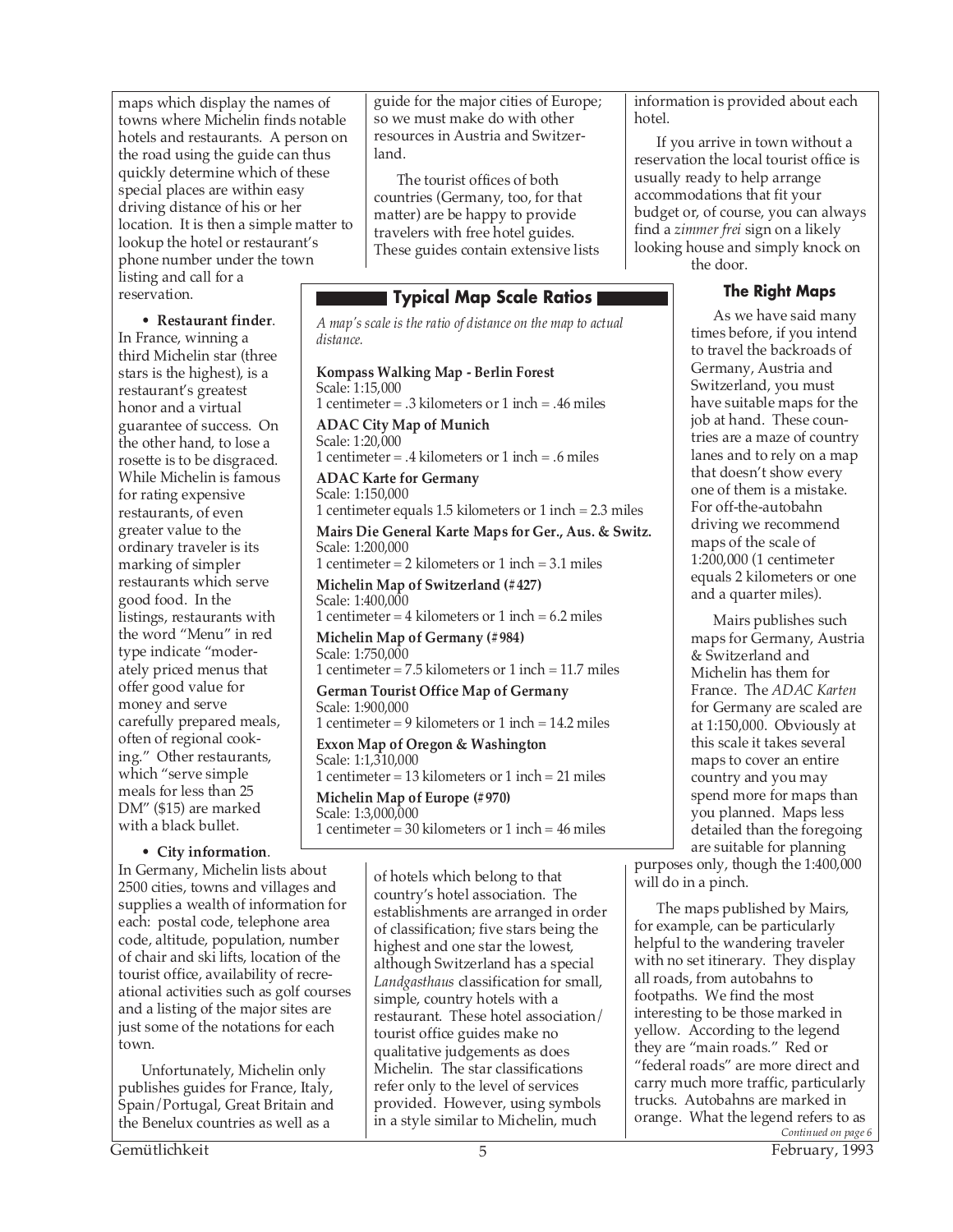#### *NO RESERVATIONS Continued from page 5*

"minor roads" are marked by parallel gray lines. These roads can also be tremendously enjoyable though sometimes you'll wind up on a gravel surface.

Here are some of the important features of the Mairs maps:

• Scenic roads are edged in green and panoramic views along the way are marked with a purple rosette. A wine route has the word *Weinstraße* in purple.

• The names of picturesque towns are enclosed in a purple box.

• Places of interest are marked by a purple dot. Some are coded as being of "particular interest" and others of "considerable interest." What the legend refers to as "other curiosities" are simply printed in purple.

• There are many other symbols used to mark such things as golf courses, chair lifts, rack railways, youth hostels, waterfalls, churches, cemeteries, toll roads, tunnels, bridges and so on.

Legends on ADAC, Mairs and Michelin maps are in English. On the reverse side of most Mairs maps are color photos of important sights and towns along with some descriptive text in German.

With the proper maps, enough reference materials to help locate your style of accommodations and a willingness to fly a just little bit blind, winging it on the backroads of Germany, Austria and Switzerland can be a wonderfully rewarding and relaxing travel experience. Ħ

#### *INTERLAKEN Continued from page 1*

hums with considerable tourist activity, though a few blocks off the Höheweg the older part of town retains its village character.

For additional information about Interlaken we recommend the *Michelin Green Guide for Switzerland* and contacting the Swiss Tourist Office, 222 No. Sepulveda, #1570, El Segundo CA 90245, telephone 310/35-5980, fax 310-335- 5982.

### **Interlaken Hotels Grand Hotel Victoria-Jungfrau**

There is no hotel experience quite like that found at the greatest, grandest Swiss hotels. To this point in the six-year plus history of *Gemütlichkeit,* greatest and grandest has meant the **Beau Rivage Palace** in Lausanne, Geneva's **Le Richmond**, and **Les Sources des Alpes** in Leukerbad, in no particular order. EDITOR'S **CHOICE** 

Let's make it a foursome. Victoria Jungfrau in Interlaken. The most lavish spa we've ever seen; sumptuously furnished guest rooms; ornate, exquisitely Victorian public rooms; a magnificent restaurant; four indoor and three outdoor tennis courts; faultless service and, right there framed in your window, floating in and out of the clouds, the imposing mountain for which it is named.

The town's main street, the Höheweg, is dominated by the V.J.'s long, *Belle époque* facade, striped awnings over every window, and commanded by a square Victorian tower.

Once inside the hotel you'll walk down high, wide corridors past 10 foot high beveled glass doors with dark wood frames that open onto elegant salons, past marble fountains and under dazzling crystal chandeliers. The term "swimming pool" doesn't begin to adequately describe the V. J.'s extravagant natatorium of Roman opulence and Art Deco ritz. Under an arching roof that opens to the sky, azure columns rise from the water. Each narrows to a black cylinder that supports a white, basketball sized, light globe. Nearby are the hotel's four indoor tennis courts. Outside are three more. **Continued on page 8** Continued on page 8

Our junior suite, Number 414, on two levels, was beautifully decorated and equipped. Both in the upstairs sleeping area and downstairs in the living area we found bathrooms, TVs and a kind of security phone-a-vision that allows the room's occupants to both talk to and see, on a small TV screen, someone knocking at the door. The spacious upper bath had a shower separate from the large Jacuzzi-style tub.

The 228-room hotel, which marked its 125th birthday in 1990, has two restaurants, the **Jungfrau-Stube**, which serves an upscale but traditional Swiss cuisine, and the more formal **Le Terrasse**. The hotel's orchestra plays in the **Victoria Bar**, a tinkling piano sets the cocktail hour atmosphere in the **Intermezzo Bar** and, at the **Racket Club/Tennisbar**, snacks, beverages, coffee and cakes are served throughout the day.

Dinners in Le Terrasse were the best European meals of the last 12 months.

The best dish of the four or five we tried was slices of veal served in a light roquefort sauce with sauteed fennel and buckwheat crepes. Almost as good was thick, pink duck breast in a spicy curry/ chutney sauce accompanied by a variety of winter vegetables. The cheese cart had approximately 20 offerings and the three or four we chose were served with walnuts or grapes and a dark bread from the Valais. But no sooner had the cheese-mobile pulled away, than the dessert cart glided to a halt in front of our table. Profiteroles filled with chocolate mousse, fresh strawberries and whipped cream, and a mousse of both white and dark chocolate were just two of some 15 cart choices. Without beverages the per person price averaged about \$55 and was worth every penny.

For some reason, a fleeting, revealing glance as we passed Le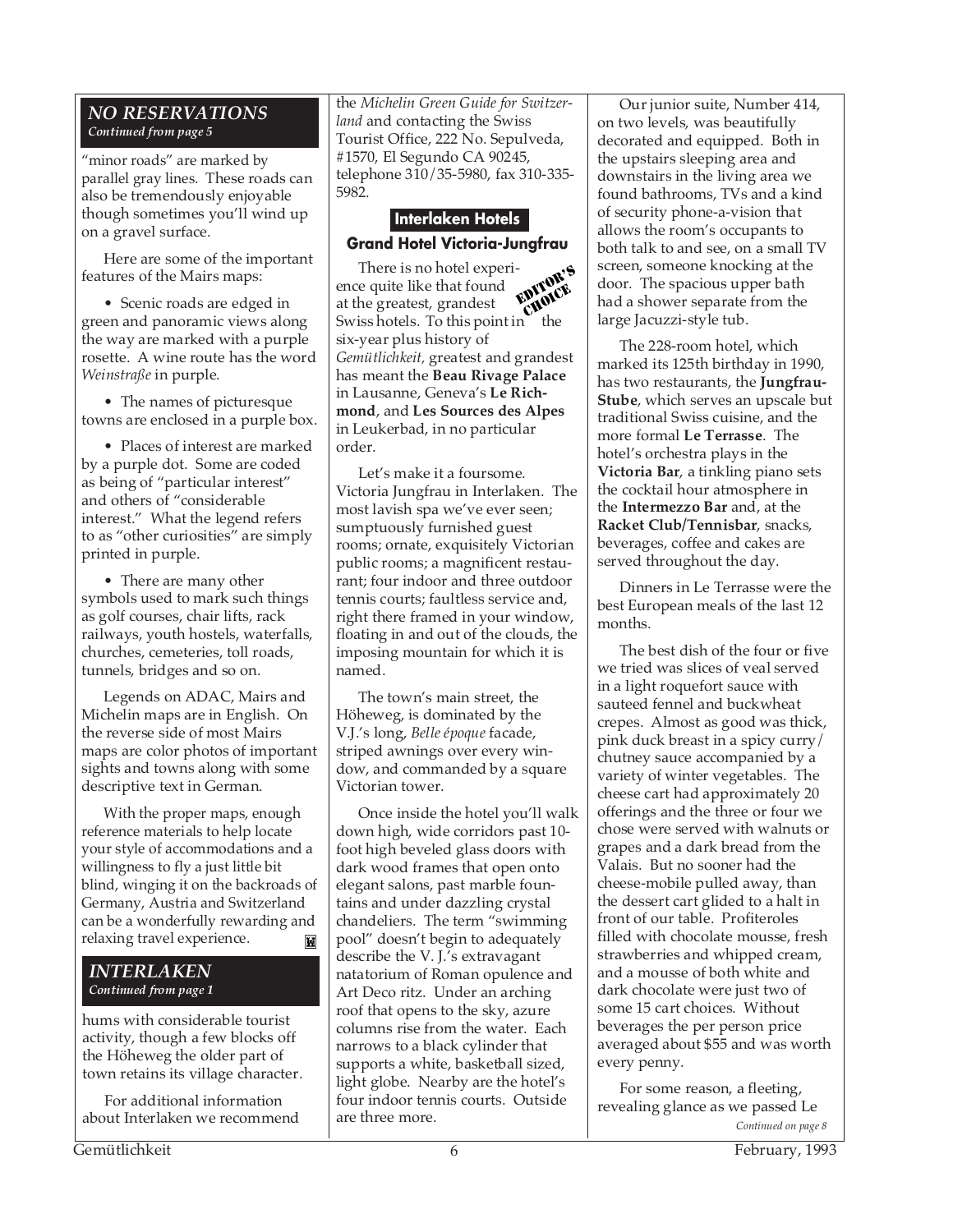

his route begins as an interesting cross country drive from Bamberg east to Weiden,

and then joins the **Bayerische Ostmarkstrasse** running north and south the length of the **Bavarian Forest**. The journey is a bit

lengthy for leisurely travel and those who prefer to stop to explore what interests them along the way are advised to allocate two days. We did it in five hours on a Sunday, including a 30-minute stop for lunch.

We used *Mairs Die Generalkarte #17* and *#20*.

Leave Bamberg on red road 505, following signs to Bayreuth. At about 18 kilometers bear right onto red road #22 and follow the signs to Würgau.

At Steinfeld the terrain is rolling forests and farmland with occasional, sudden rocky outcroppings. Continue through the Wiesenttal toward Hollfeld.

Pass through Treunitz and at Wiesentfels notice on your left the church built on a sheer cliff. After Loch, the vegetation and forest are beautifully thick and lush. At Rheinfels is another church built on a rocky hill. You leave this narrow valley at Neidenstein.

At the intersection in the center of Hollfeld go right toward Waischenfeld on yellow road #377. Just outside of town is the attractive **Restaurant-Hotel Bettina**. A few kilometers later the road rises and affords some pretty views. At Plankenfels the road drops steeply back into the forest and you are soon winding through a narrow valley beside a small river.

Waischenfeld, built into the side of a rocky hill, has some interesting half-timbered houses. The river that runs through this rich valley is green and beautiful, slow moving and full of reeds and moss.

To the left across the river, about

## **Yellow Roads BAMBERG TO BODENMAIS This route begins**<br>as an interesting<br>cross country<br>during the rest of the year.

three kilometers after Waischenfeld, is an opportunity to take a picture of **Schloss Rabenstein**.

At Doos, you can choose a detour from this drive and take the road to Muggendorf and the **Hotel Feiler**, where the specialty of the Feiler's marvelous restaurant is wild mushrooms picked personally by the owner. The damp, lush forests make this great mushroom country.

The valley narrows at Schottersmühle and there seems only to be room for the road and the river.



Behringersmühle is about 24 kilometers from Hollfeld and you go left onto red road # 470, following the river Puttlach and the signs to Weiden and Pegnitz.

At Tuchersfeld, strange rock columns rise several stories straight out of the ground and are topped by a few square feet of vegetation.

There are many attractive campsites along this road.

In a few kilometers the river widens to become a lake and a bit further on is the **Teufelhöhe**. Guided tours through the caves are offered

October and on Tuesdays, Wednesdays and Sundays during the rest of the year.

The road runs onto a plateau at Wannberg and on a clear day you'll be able to see a good distance. At the intersection of #470 and #2 continue toward Weiden.

Near Neudorf, turn onto red road #85 and cross under the autobahn. Just prior to Auerbach, turn north and east on red road #470 — again toward Weiden.

In a few kilometers you will begin to notice the forest on your right is marked by signs which include the phrase "Danger to Life - Military Training Area." On the map this region is marked with narrow pinkish stripes. It is not a place to go mushroom hunting.

This part of the drive is a pleasant transition to the Ostmarkstrasse.

It is a little tricky getting through Weiden. We found just one sign to Cham and it was beyond the main intersection. You want to wind up on red road #22 heading south. When leaving Weiden there should be some soccer fields on your right. If so, you have joined the Bayerische Ostmarkstrasse.

Bodenmais is the **Gasthof Golder Löwe**, At the turnoff to Kaimling run by the Forster family, where we stopped for a light lunch. Two *leberknödelsuppen*, a plate of *pommes frites*, a beer and a mineral water cost 11 DM  $(\$6.66)$ .

*Passau*

Back on the road just after Michldorf is **Schloss Leuchtenberg**. Guided tours are available from March through November.

The Ostmarkstrasse is no narrow mountain track, but two wide lanes running through forested hills and verdant fields. It avoids most towns and villages. The onion dome churches are evidence that you are moving toward southern Bavaria.